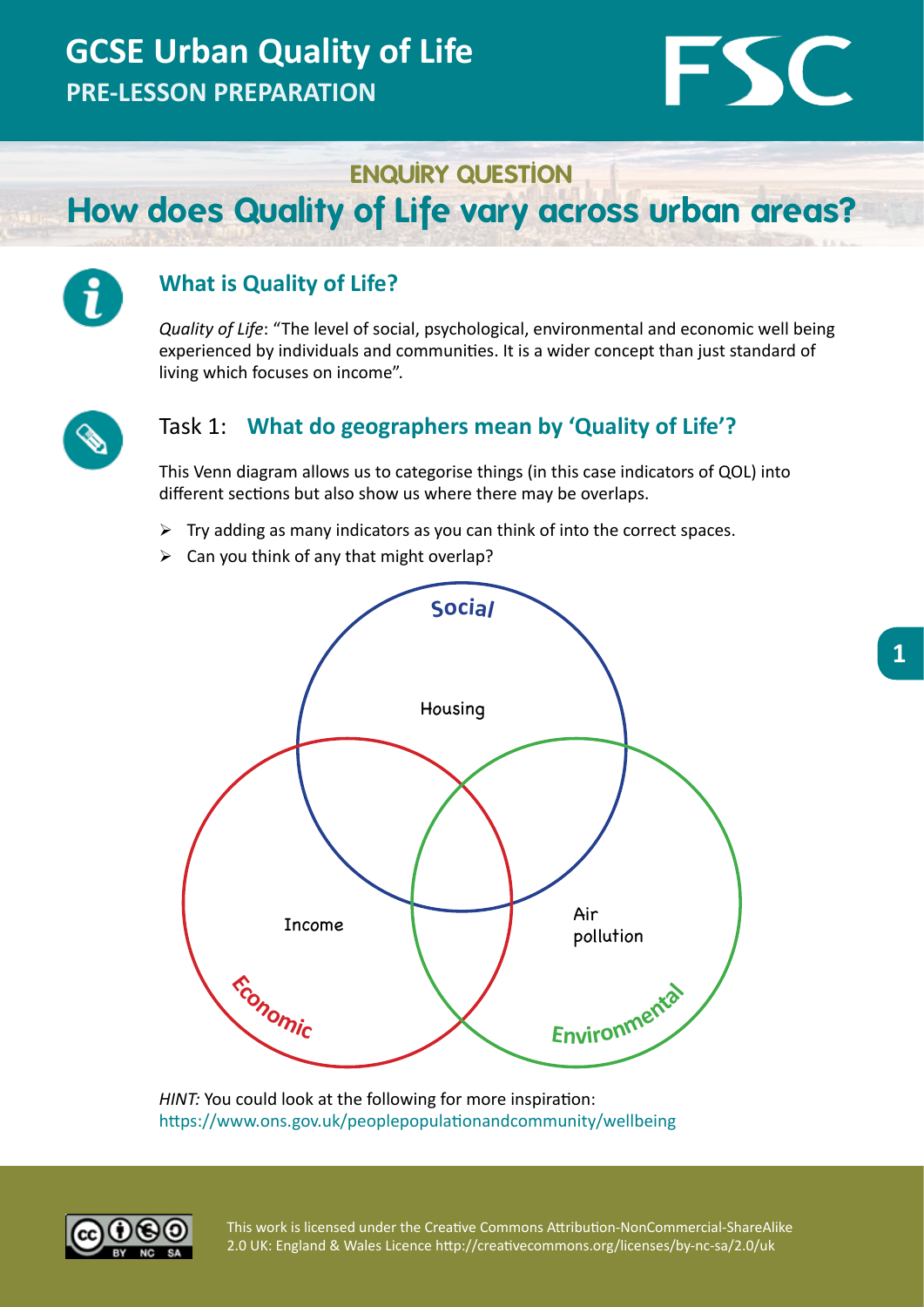



#### Task 2: **Key term triangle Match the definitions with the correct key term**

During the investigation process, understanding how to justify fieldwork methods is key for answering exam questions successfully. These key terms are of high importance.

| purpose, i.e. the answer you get will help to answer your initial question.          |
|--------------------------------------------------------------------------------------|
|                                                                                      |
| therefore has the smallest possible error in the data recorded.                      |
| If your data is taken from a sample of the whole area or population which is typical |
|                                                                                      |
|                                                                                      |
|                                                                                      |
| measurements to ensure you can take an average which evens out any anomalies.        |
|                                                                                      |

This triangle shows the sliding scale of good investigative work.

You have to build up to accuracy through having valid, representative, reliable and precise data. This will lead you towards accurate results.





This work is licensed under the Creative Commons Attribution-NonCommercial-ShareAlike 2.0 UK: England & Wales Licence http://creativecommons.org/licenses/by-nc-sa/2.0/uk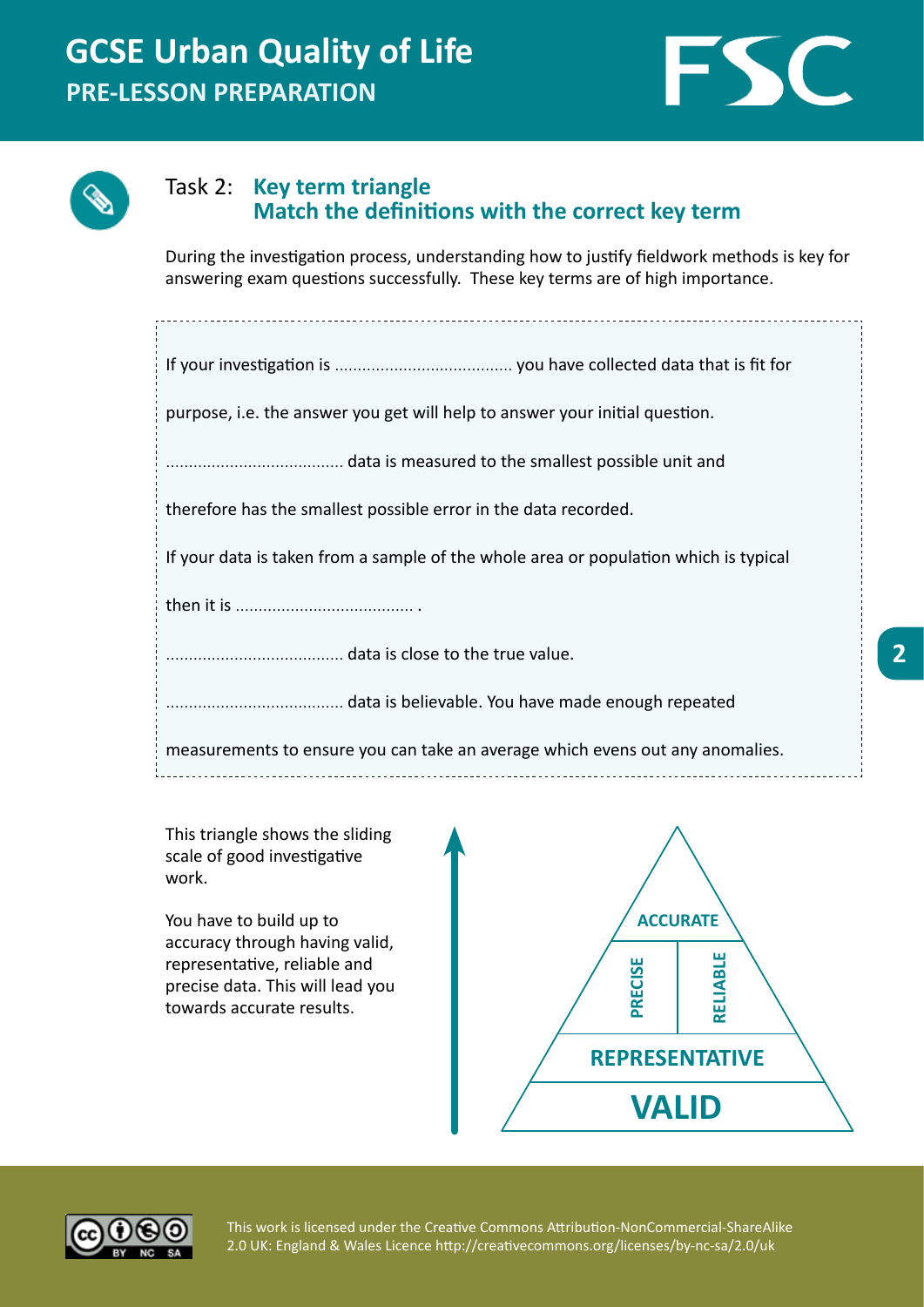## **GCSE Urban Quality of Life PRE-LESSON PREPARATION**





#### Task 3: **StoryMap**

The StoryMap at https://bit.ly/fieldworkliveQoL has locational and historical information about Ipswich, background information about the Burgess model as well as secondary sources of data such as the Index of Multiple Deprivation (IMD) and Census data (e.g. Adults not in employment).

Click through the locational information on the tabs, to build up a picture of Ipswich. Try to answer the following questions from the story board and or your own research.

- 1. What impact has the River Orwell had on the industrial history of Ipswich?
- 2. To what extent is Ipswich an accessible town?
- 3. Annotate some indicators of each section of the following zones from Burgess' model.



Look at the choropleth map showing overall Index of Multiple Deprivation (IMD) data for Ipswich:

- $\triangleright$  What is the IMD?
- $\triangleright$  What are the 7 Domains of IMD?
- $\triangleright$  Click on the tab to change the map to barriers to housing and services.
- $\triangleright$  Describe the spatial patterns of the IMD in terms of barriers to housing and services across Ipswich.



This work is licensed under the Creative Commons Attribution-NonCommercial-ShareAlike 2.0 UK: England & Wales Licence http://creativecommons.org/licenses/by-nc-sa/2.0/uk